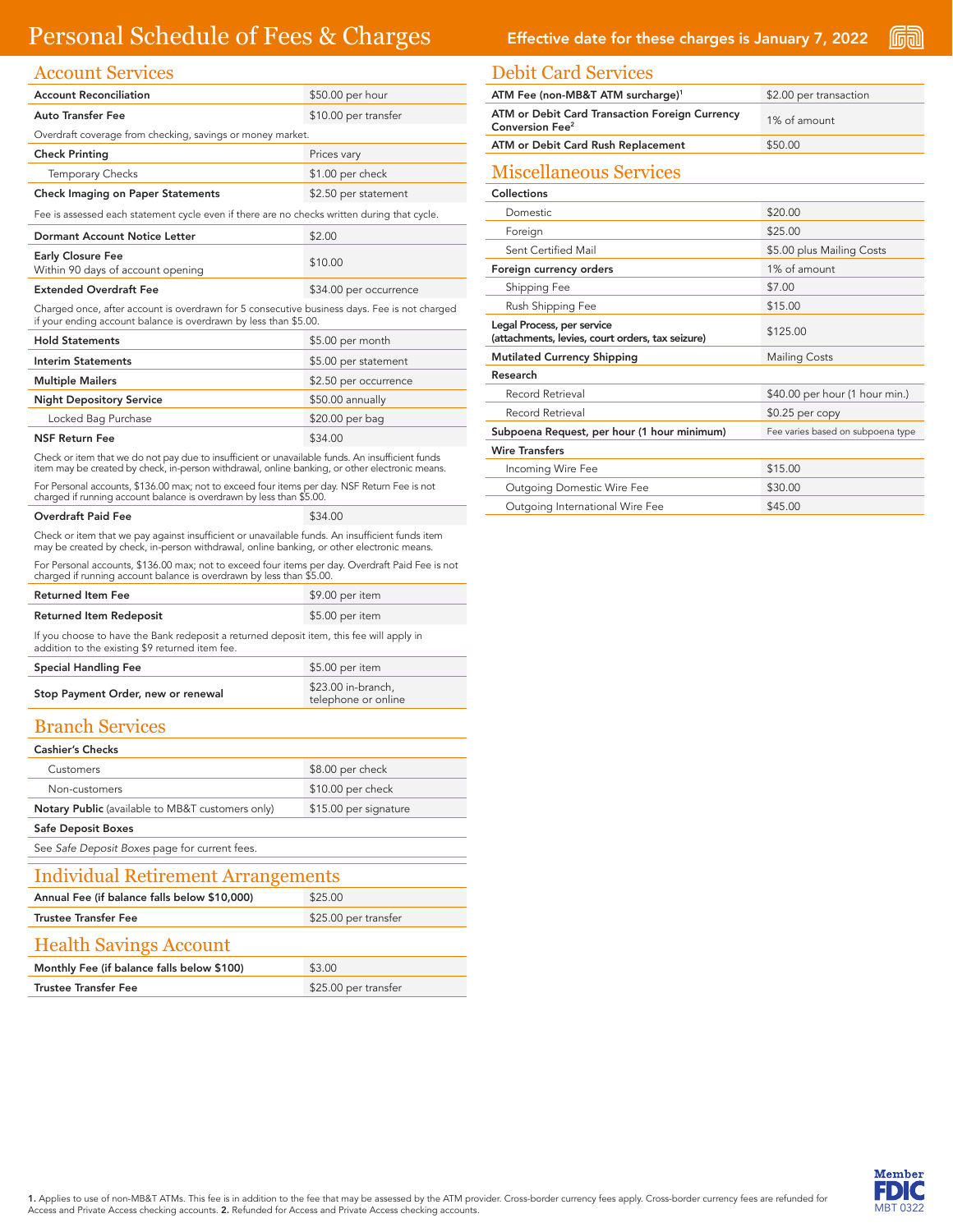## Business Online Banking Services

| <b>Online Services</b>                                    |                                      |  |
|-----------------------------------------------------------|--------------------------------------|--|
| <b>ACH Service</b>                                        | \$25.00 per month                    |  |
| <b>Small Business ACH Service</b>                         | \$10.00 per month                    |  |
| <b>ACH Fee</b>                                            | \$0.10 per ACH item                  |  |
| Same Day ACH                                              | \$0.30 per ACH item                  |  |
| <b>ACH Returned Item</b>                                  | \$5.00 per ACH item                  |  |
| Applies to originated ACH transactions that are returned. |                                      |  |
| <b>Tax Payment Service</b>                                | \$25.00 per month                    |  |
| Tax Payment Fee                                           | \$0.10 per payment                   |  |
| <b>Wire Service</b>                                       | \$25.00 per month                    |  |
| Domestic Wire Fee                                         | \$15.00 per wire                     |  |
| International Wire Fee                                    | \$15.00 per wire                     |  |
| Drawdown Wire                                             | \$30.00 per wire                     |  |
| Token Replacement Fee                                     | \$10.00                              |  |
| CheckCapture (Remote Deposit Capture)                     |                                      |  |
| CheckCapture Setup Fee                                    | \$100.00 per location                |  |
| CheckCapture Maintenance Fee                              | \$40.00 per month                    |  |
| CheckCapture Fee - Small Business                         | \$25.00 per month                    |  |
| CheckCapture Additional Scanner(s)                        | \$20 per month per scanner           |  |
| CheckCapture Deposit Ticket                               | \$1.25 per deposit                   |  |
| CheckCapture Deposited Check                              | \$0.10 per item deposited            |  |
| Print Cartridge Replacement                               | Price varies based on scanner        |  |
| Scanner Not Returned                                      | Purchase price of scanner            |  |
| Scanner Returned in Poor/Non-Working Condition            |                                      |  |
| Less than 12 months of use                                | 90% purchase price of scanner        |  |
| 12-24 months of use                                       | 75% purchase price of scanner        |  |
| More than 24 months of use                                | 50% purchase price of scanner        |  |
| Warranty                                                  | \$100.00 per year per scanner        |  |
| Lockbox                                                   | Fees vary based on services provided |  |
| <b>Positive Pay</b>                                       |                                      |  |
| Monthly Fee (Check + Payee Match)                         | \$30.00 per account                  |  |
| Monthly Fee (ACH)                                         | \$20.00 per account                  |  |
| Issued Item Fee                                           | \$0.04 per item                      |  |
| <b>Exception Fee</b>                                      | \$1.00 per item                      |  |
| Returned Item Fee (Check & ACH)                           | \$10.00 per item                     |  |
| <b>File Correction Fee</b>                                | \$40.00 per hour (1 hour min.)       |  |
|                                                           |                                      |  |

## Commercial Center

| <b>Commercial Center Base</b>            | \$30.00 per month |
|------------------------------------------|-------------------|
| <b>Commercial Center ACH/Wire Bundle</b> | \$45.00 per month |
| Positive Pay Bundle (Check & ACH)        | \$45.00 per month |
| Secure Desktop Set-up                    | \$100.00          |
| <b>Secure Desktop Monthly</b>            | \$25.00 per month |
|                                          |                   |

### Commercial Center Analysis Package

| <b>Base Package</b> | \$30.00 per month |
|---------------------|-------------------|
|                     |                   |

Package fee includes up to 3 users, 5 CheckCapture deposits and 25 CheckCapture deposited checks, and the first 3 of each: incoming wires, stop payments and cashier's checks per month. Additional Services and Items Charges may apply.

User Fee (4+) \$5.00 per user

Effective date for these charges is January 7, 2022

Ga

### Analysis Account Charges

| <b>ACH Credit / Debit</b>            | \$0.10 per item     |
|--------------------------------------|---------------------|
| <b>Checks Cashed in Branch</b>       | \$1.35 per item     |
| <b>Checks Paid</b>                   | \$0.14 per item     |
| Currency / Coin Deposited & Supplied | \$0.20 per \$100.00 |
| <b>Deposits</b>                      | \$1.50 per deposit  |
| <b>Monthly Maintenance</b>           | \$20.00 per month   |
| <b>On-us Checks Deposited</b>        | \$0.10 per item     |
| <b>Transit Checks Deposited</b>      | \$0.12 per item     |
| <b>ZBA Concentration Account Fee</b> | \$25.00 per month   |
| <b>ZBA Subsidiary Account Fee</b>    | \$10.00 per month   |

#### Commercial Cash Vault Processing Fees

| <b>Commercial Deposits</b>                                     | \$0.6240 per deposit               |
|----------------------------------------------------------------|------------------------------------|
| Commercial Deposits - Check Only Fee                           | \$0.6240 per deposit               |
| Commercial Deposits - Per Deposit Adjustment                   | \$2,9120<br>per deposit adjustment |
| DeWraps Roll                                                   | \$0.7280 per wrap                  |
| <b>Deposit Amount Liability:</b><br>$($0-$2,499.99)$           | \$0.6552 per \$1,000 deposited     |
| <b>Deposit Amount Liability:</b><br>$($2,500.00 - $49,999.99)$ | \$0.5720 per \$1,000 deposited     |
| <b>Deposit Amount Liability:</b><br>$( $50,000+ )$             | \$0.4160 per \$1,000 deposited     |
| <b>Deposit Coin Bins</b>                                       | \$28.0800 per bin                  |
| <b>Emergency Order</b>                                         | \$16.6400 per order                |
| <b>Envelope Deposit</b>                                        | \$0.6000 per envelope              |
| Late Order Type                                                | \$16.6400 per order                |
| <b>Manual Order Type</b>                                       | \$12.4800 per order                |
| <b>Mixed Coin Bag Verification</b>                             | \$6.2400 per bag                   |
| Mixed Deposit Fee (Cash and Check)                             | \$0.6240 per deposit               |
| Non-Standard Coin Bag Verification Content                     | \$3.3800 per bag                   |
| <b>Non-Standard Deposit Content</b>                            | \$4.1600 per deposit               |
| Non-Standard Order Content                                     | \$4.1600 per order                 |
| Order Boxed Coin Per Full Box Coin (50 wraps)                  | \$2.0800 per box                   |
| <b>Order Coin Wraps</b>                                        | \$0.0416 per wrap                  |
| <b>Order Loose Notes</b>                                       | \$0.0104 per note                  |
| Order Strap Charge                                             | \$0.4160 per strap                 |
| <b>Standard Coin Bag Verification</b>                          | \$0.5200 per bag                   |
| <b>Standard Order Content</b>                                  | \$2.6000 per order                 |

## Vault Check Imaging Services

| General Ledger Suspense Ticket<br>(non-imagable items) | \$1.5392 per ticket     |
|--------------------------------------------------------|-------------------------|
| Image Scanning                                         | \$2.9120 per adjustment |
| Image Scanning Balanced File                           | \$0.0655                |
| Image Scanning Research                                | \$20,8000               |
| Storage                                                | \$0.0052                |

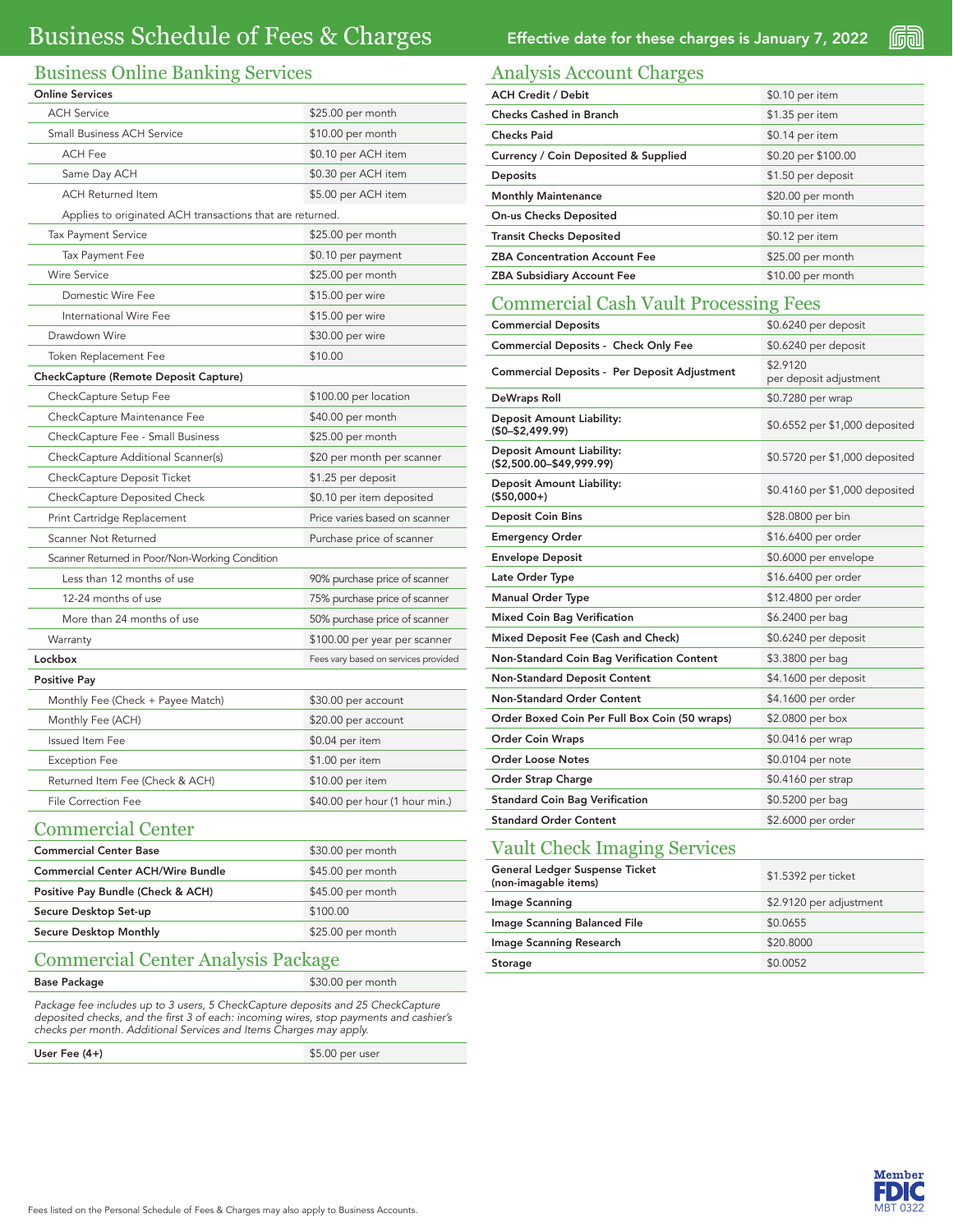# Personal Accounts

|                                            | <b>Everyday Checking</b>                                                                                                          | <b>Cashback Checking</b><br>Student Version Available <sup>1</sup>                                                            | <b>Access Checking</b>                                                        | Private<br><b>Access Checking</b>          | First Steps Savings <sup>®</sup> | <b>Personal Savings</b>        | <b>Relationship Bonus</b><br><b>Money Market</b> | <b>Montecito Money Fund</b>      |
|--------------------------------------------|-----------------------------------------------------------------------------------------------------------------------------------|-------------------------------------------------------------------------------------------------------------------------------|-------------------------------------------------------------------------------|--------------------------------------------|----------------------------------|--------------------------------|--------------------------------------------------|----------------------------------|
| Monthly<br><b>Maintenance Fee</b>          | \$8                                                                                                                               | \$15                                                                                                                          | \$25                                                                          | \$0                                        | \$0                              | \$9 per quarter                | \$10                                             | \$10                             |
| <b>Per Item Charges</b>                    | None                                                                                                                              | None                                                                                                                          | None                                                                          | None                                       | None                             | None                           | None                                             | None                             |
| <b>Interest Earning<sup>2</sup></b>        | No                                                                                                                                | No                                                                                                                            | Yes                                                                           | Yes                                        | Yes                              | Yes                            | Yes                                              | Yes                              |
| <b>Allowable Activity</b>                  | Unlimited                                                                                                                         | Unlimited                                                                                                                     | Unlimited                                                                     | Unlimited                                  | Unlimited                        | Unlimited                      | Unlimited                                        | Unlimited                        |
| How to Avoid<br>Monthly<br>Maintenance Fee | Enroll in eStatements <sup>3</sup><br>or<br>Primary account<br>holder's age is 65 or<br>greater or<br>• Account is a formal trust | Enroll in eStatements <sup>3</sup> and<br>15 or more debit card point-<br>of-sale transactions posted<br>each statement cycle | \$10,000 minimum daily<br>balance or<br>\$25,000 average<br>available balance | Free for MB&T Wealth<br>Management Clients | N/A                              | \$300 minimum<br>daily balance | \$2,500 minimum<br>daily balance                 | \$2,500 minimum<br>daily balance |

1. The student version is a debit card only account, no checks will be issued. Student version available for those 14-19 years of age. Monthly maintenance fee waived for student version. Adult signatory required. 2. See De 3. Must have online banking to enroll in eStatements.

## Business Accounts

|                                            | <b>Basic</b><br><b>Business Checking</b>                    | <b>Business</b><br><b>Interest Checking</b>                                                                        | <b>Business</b><br><b>Analysis Checking</b>                                                 | <b>Business Sweep Account</b>                                                               | <b>Business Savings</b>        | <b>Business Money Market</b>      | <b>Business Relationship</b><br><b>Money Market</b>                                                                            |
|--------------------------------------------|-------------------------------------------------------------|--------------------------------------------------------------------------------------------------------------------|---------------------------------------------------------------------------------------------|---------------------------------------------------------------------------------------------|--------------------------------|-----------------------------------|--------------------------------------------------------------------------------------------------------------------------------|
| Monthly<br>Maintenance Fee                 | \$8                                                         | \$18                                                                                                               | \$20                                                                                        | \$18                                                                                        | \$3                            | \$15                              | \$15                                                                                                                           |
| Monthly<br>Activity Fee                    | \$0.40 per item after the first<br>$150$ items <sup>1</sup> | \$0.40 per item after the first<br>250 items <sup>1</sup>                                                          | Earnings credit may offset<br>activity fees <sup>2</sup>                                    | Earnings credit may offset<br>activity fees on checking <sup>2</sup>                        | None                           | None                              | None                                                                                                                           |
| <b>Interest Earning</b> <sup>3</sup>       | No                                                          | Yes                                                                                                                | No                                                                                          | Yes, money market                                                                           | Yes                            | Yes                               | Yes                                                                                                                            |
| <b>Allowable Activity</b>                  | Unlimited                                                   | Unlimited                                                                                                          | Unlimited                                                                                   | Unlimited                                                                                   | Unlimited                      | Unlimited                         | Unlimited                                                                                                                      |
| How to Avoid<br>Monthly<br>Maintenance Fee | Enroll in eStatements                                       | $\bullet$ \$8 credit:<br>Enroll in eStatements<br>$\bullet$ \$10 credit:<br>Maintain a \$10,000<br>average balance | Balances in this account earn<br>an Earnings Credit which may<br>offset this and other fees | Balances in this account earn<br>an Earnings Credit which may<br>offset this and other fees | \$300 minimum<br>daily balance | \$10,000 minimum<br>daily balance | Maintain a \$10,000<br>minimum daily balance or<br>Have a qualifying<br>Relationship Business<br>Checking Account <sup>4</sup> |

1. Activity fees are not waived by balance requirements. Items include: regular deposits, deposited items, ATM deposits and withdrawals, transfers (in-person, online, automatic and telephone), manual loan payments, cashed ACH debits, cashier's check debits, officer approved checks, and POS transactions (one-time and recurring). 2. See Analysis Account Item Charges in Schedule of Fees & Charges 3. See Deposit Rate Summary. 4. Qualifying acco Checking, Business Interest Checking, Business Analysis Checking, and Community Dividends Checking.



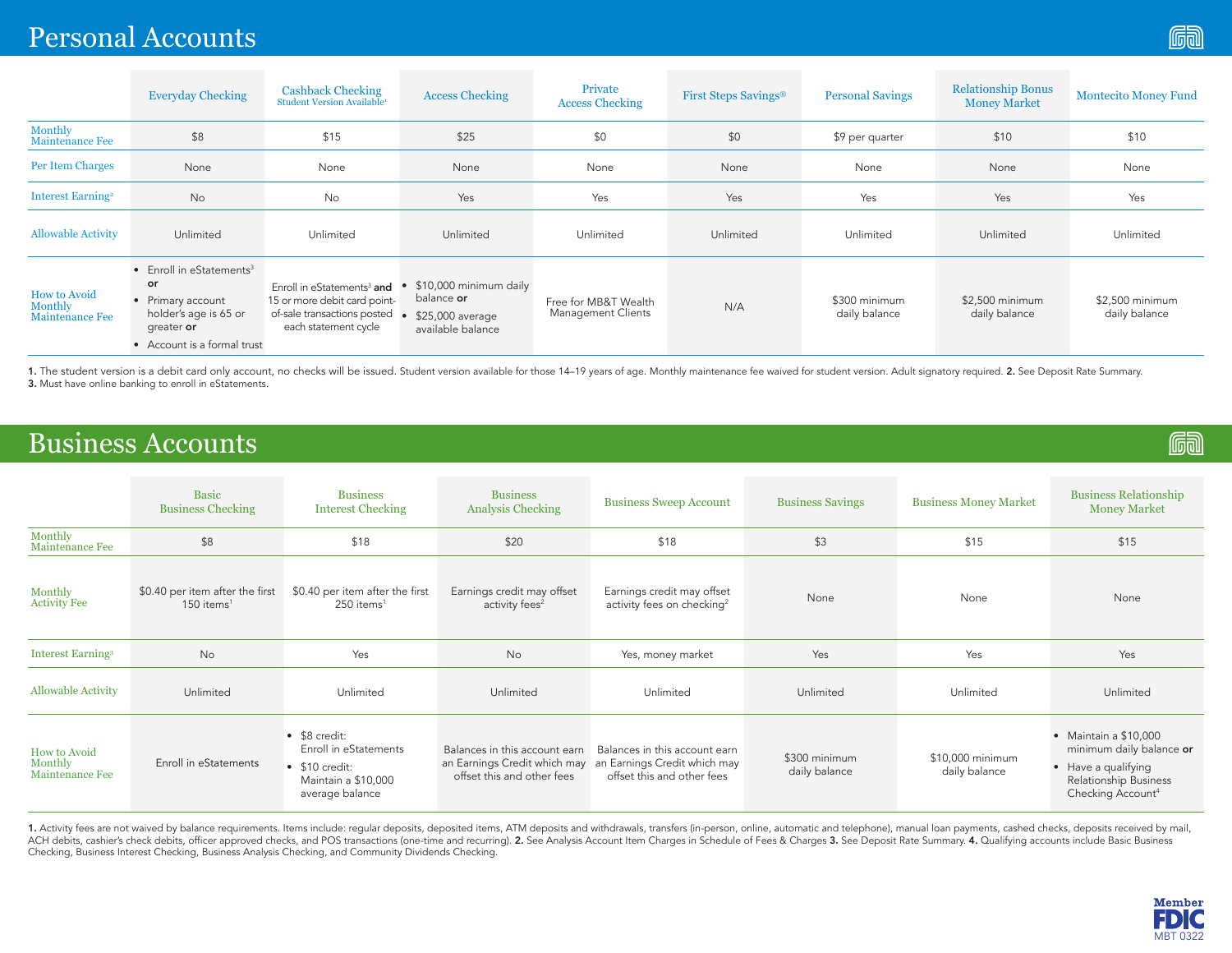|                                      | Community Dividends <sup>®</sup> Checking                                        | Community Dividends <sup>®</sup> Analysis Checking                                                                                        |  |  |
|--------------------------------------|----------------------------------------------------------------------------------|-------------------------------------------------------------------------------------------------------------------------------------------|--|--|
| <b>Monthly Maintenance Fee</b>       | \$0                                                                              | \$18                                                                                                                                      |  |  |
| <b>Monthly Activity Fee</b>          | Up to 150 free processed transaction items.<br>Additional items are \$0.40 each. | Balances in this account earn an Earnings Credit<br>which may offset this and other fees,<br>including Cash Management fees. <sup>2</sup> |  |  |
| <b>Interest Earning<sup>3</sup></b>  | Yes                                                                              | <b>No</b>                                                                                                                                 |  |  |
| <b>Allowable Activity</b>            | Unlimited                                                                        | Unlimited                                                                                                                                 |  |  |
| How to Avoid Monthly Maintenance Fee | None                                                                             | Balances in this account earn an Earnings Credit<br>which may offset this and other fees,<br>including Cash Management fees. <sup>2</sup> |  |  |
| <b>Other Requirements</b>            | Must be a 501(c)(3) nonprofit.                                                   | Must be a 501(c)(3) nonprofit.                                                                                                            |  |  |

1. Activity fees are not waived by balance requirements. Items include: regular deposits, deposited items, ATM deposits and withdrawals, transfers (in-person, online, automatic and telephone), manual loan payments, cashed